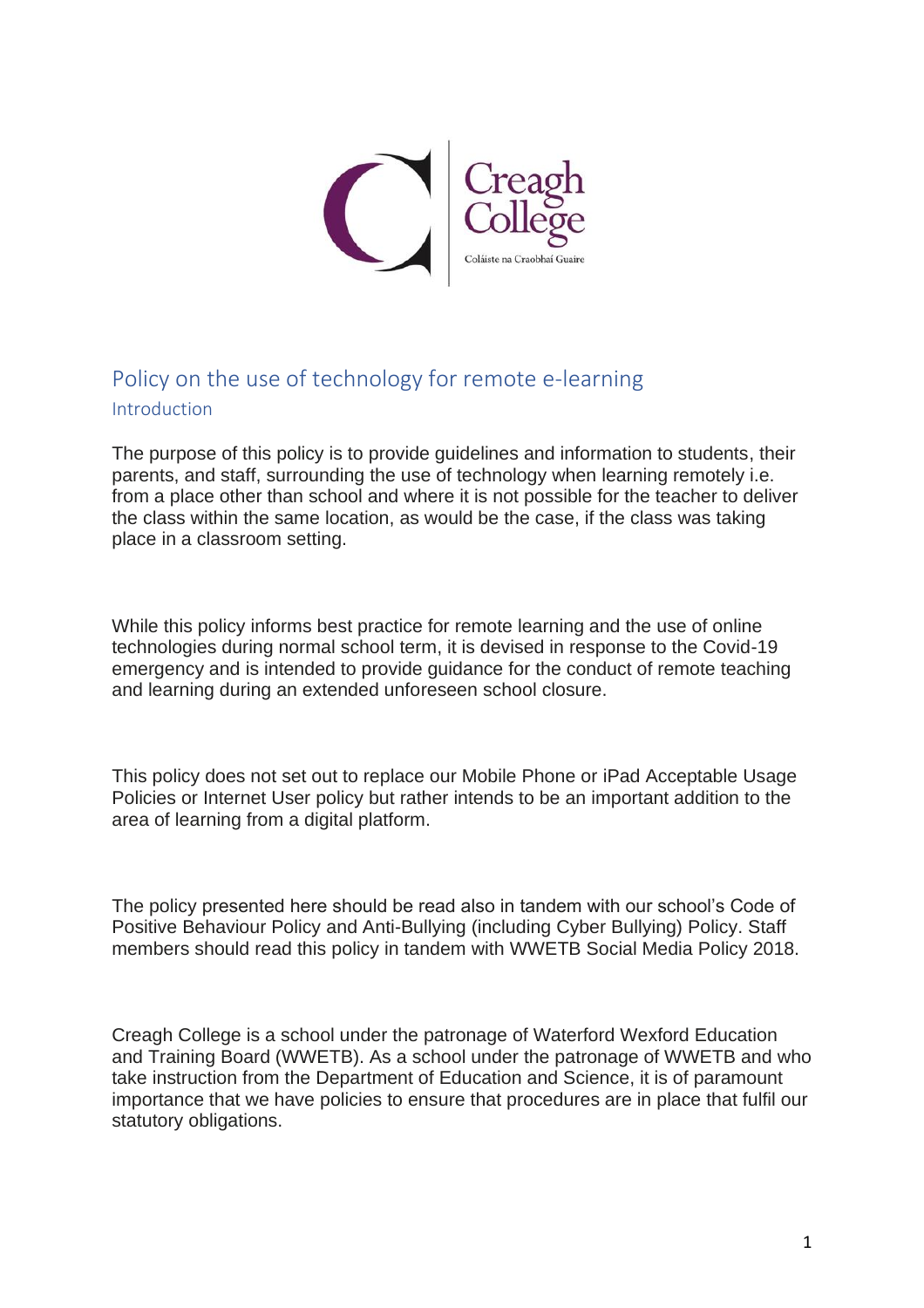The primary obligations that all schools have are to the welfare of the learners in their school. This policy, therefore, seeks to ensure that remote learning is safe for all student learners under Child Protection Policy and that their data is also protected under GDPR legislation.

Schools must ensure that learning may be able to take place in an environment that is respectful and fair and meets its statutory duties.

This Policy is prepared, therefore, in accordance with the provisions of the Department of Education and relevant sections of:

- (a) The Education Act (1998)
- (b) Education (Welfare) Act (2000)
- (c) Equal Status Act (2000)
- (d) Education for Persons with Special Educational Needs Act (2004)
- (e) Disability Act (2005)
- (f) Children First 2017
- (g) GDPR

(h) Department of Education: Child Protection Procedures for Primary and Post-Primary schools

(i) NEWB Guidelines for Developing a Code of Behaviour (2008).

## **Context**

Teaching and Learning is always evolving, especially, as we move deeper into the 21<sup>st</sup> century. Developments in IT provide us all with great opportunities as learners and teachers. Never before has there been greater scope to learn using technology and it continues to change the learning relationship between teachers and students. Advances in technology mean that assignments can be delivered remotely and that greater access to information on the internet affords the opportunities for real learning to take place under the watchful and professional guidance of the teacher. However, whether a child is being directed remotely or via a traditional classroom environment, it is very important that all partners are aware that once a learning exchange takes place between a student and teacher, whether at home or school, the same statutory rules apply i.e. the school's Code of Positive Behaviour and all of the school's policies.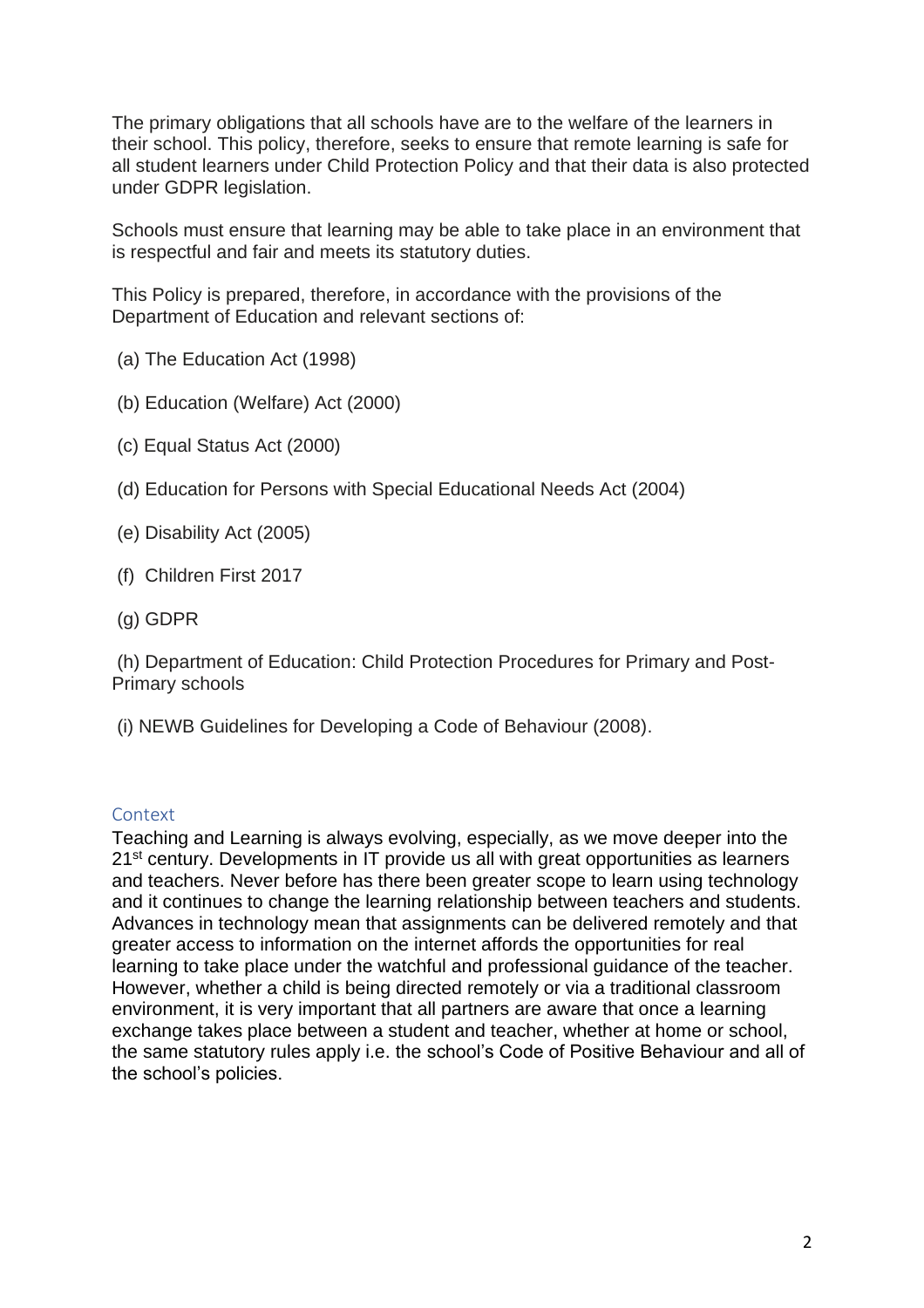This interim Policy has been developed during the Covid-19 Pandemic, when remote teaching and learning was imposed on the school community, without prior knowledge and preparation. Creagh College endeavours to make it very clear to all of our partners that the values that are instilled in all of our policies remain, no matter how we change our teaching and learning methodologies or the location of that teaching and learning. This includes remote learning or when a child is being taught in an environment that is not within the school building and the teacher is working remotely and is not present with the student(s).

## Guidelines on the appropriate use of Online Platforms for engaging in remote teaching and learning

Creagh College encourages all students to use Microsoft Office 365. All students have been given account details. If problems arise with Microsoft Office 365 they should contact [tonymcgrath@wwetb.ie](mailto:tonymcgrath@wwetb.ie) . Microsoft Teams is a very useful tool for remote teaching and learning.

Edmodo is also used by some of our teachers, especially for our senior students whose older iPads may be incompatible with the Microsoft Teams app.

The primary online platform our school is currently using is Microsoft Teams. This may change in time but the sentiment and instructions within this policy shall remain valid no matter what platform we use in the future.

- 1. Teachers when working remotely will on most occasions try to communicate online during normal working hours and will endeavour not to communicate with students outside of these hours. However, everyone's circumstance is different and we have to be as accommodating to all members of our school community as we can, especially in these uncertain times. Parents and students need to be aware that teachers may have to send material/ assignments outside of regular school opening hours. This does not mean there is an expectation on the student to begin work at the time it is received. Likewise, there is never an expectation on the teacher to have to correct or comment on work sent on Teams outside of normal school hours. Whilst it might suit teachers or students to communicate outside of normal working hours, it is essential that everyone agrees that responses or actions outside of normal working hours are not required. We would urge all members of the school community to turn off notifications outside of their learning/working hours.
- 2. In so far as possible, provision for SEN students, will be made when using Remote Learning methodologies.
- 3. No matter what time a student and/ or teacher is on Teams i.e. whether the teacher is online giving a tutorial or not- the moment a student logs onto Teams they must abide by the school rules and the rules will be implemented if and when necessary.
- 4. Students cannot choose to leave a Team once a teacher has created one.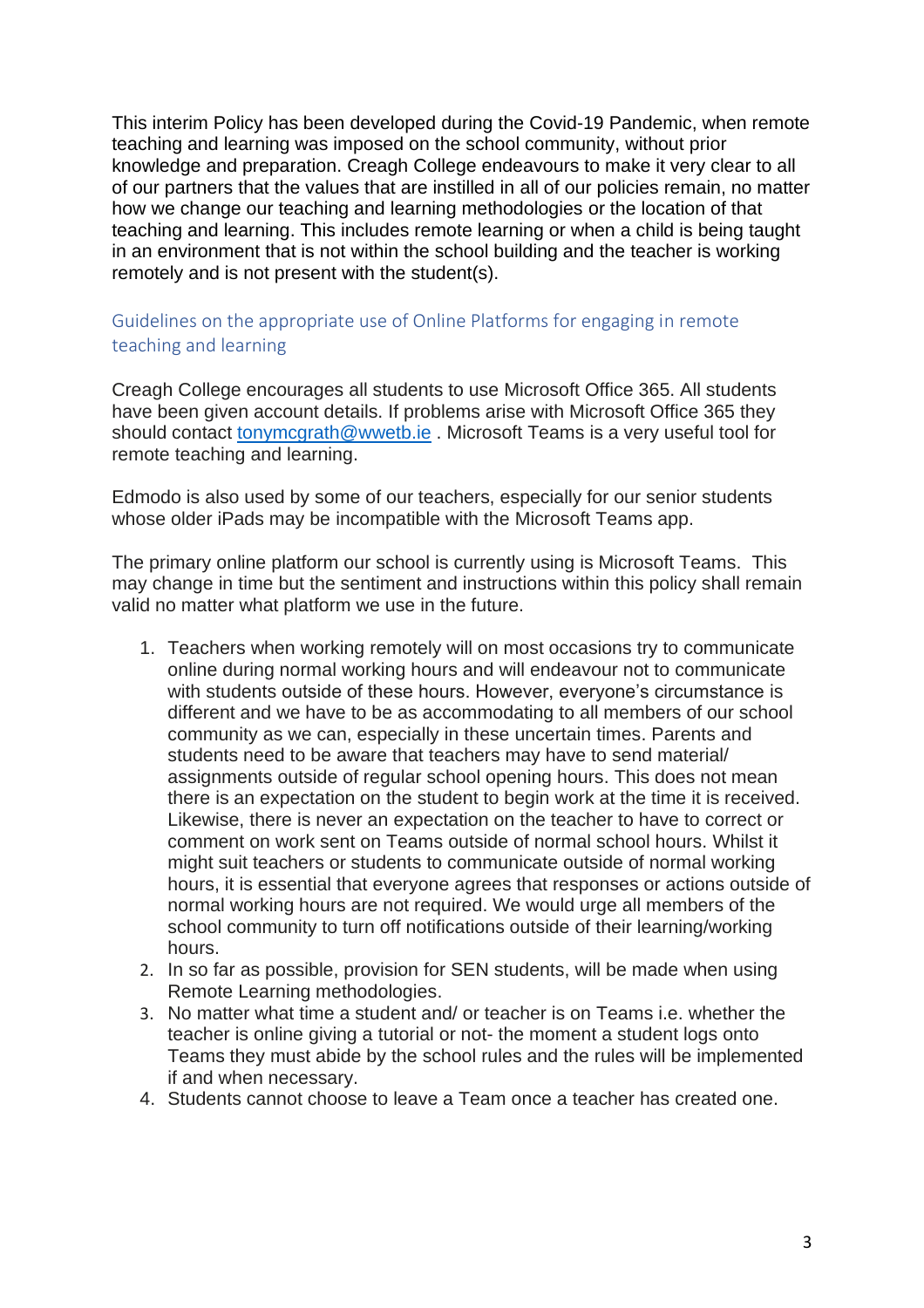- 5. The material created by the teacher on Teams is the property of the teacher and students do not have permission to share to others outside of the Team unless given permission to do so. Recordings should not be made of any online tutorial unless with explicit permission from the teacher. In this instance, it is of utmost importance that any such recordings are not shared.
- 6. Teachers may choose to conduct live classes. Zoom or Microsoft Teams conference might be used. We would like to avoid the scenario of students being compelled to disable their webcams and/or muting their audio. In order to avoid this scenario, we are using a high trust model. Teachers will trust students to behave appropriately online, as they would in their real classroom. Students' attire must be suitable. Students will not record the class unless with the prior permission of the teacher conducting the live online class. If a recording is made with the permission of the teacher, it cannot be shared with anyone outside of the class.
- 7. Teachers are the owners/ managers of the Teams they create. Most Teams will be whole class groups but this may vary. When students are invited onto and put into a Team it is the exact same as being in the classroom and being with a class group. They have a teacher and the school's same rules continue to apply.
- 8. A teacher will only correspond to a student who is signed up to the correct Platform, unless alternatives have been agreed in advance with both parties.
- 9. A teacher will only correspond and engage with a student who is using and is logged into their WWETB account.
- 10. Social media sites eg. Facebook, Snapchat, Hangouts, WhatsApp etc, to communicate with students is never permissible and teachers have been advised accordingly. Social media may be used by teachers to demonstrate examples of good work to parents and the wider school community, but will not be used for the conduct of teaching and learning. Any such activity will only be on the official school social media account (Facebook and Twitter). All student names on student work should be redacted.
- 11.Other Teams created by students themselves within a Team created by the teacher is not permitted.
- 12.Any behaviour or language deemed inappropriate during school applies online and after established school times. The consequences for such behaviour will be the same as if the student was in school as they are involved in prescribed school work, on a school created platform using a school log-in and which has been directed by school personnel.
- 13.Any language directed towards a fellow student or teacher that is very aggressive/ threatening or offensive may also be reported to the Gardaí or TUSLA or both.
- 14.The criteria for mandated Child Protection reporting remains the same as if the child was being taught in school.
- 15.All provisions relating to the child's data remains the same under GDPR procedures and guidelines.